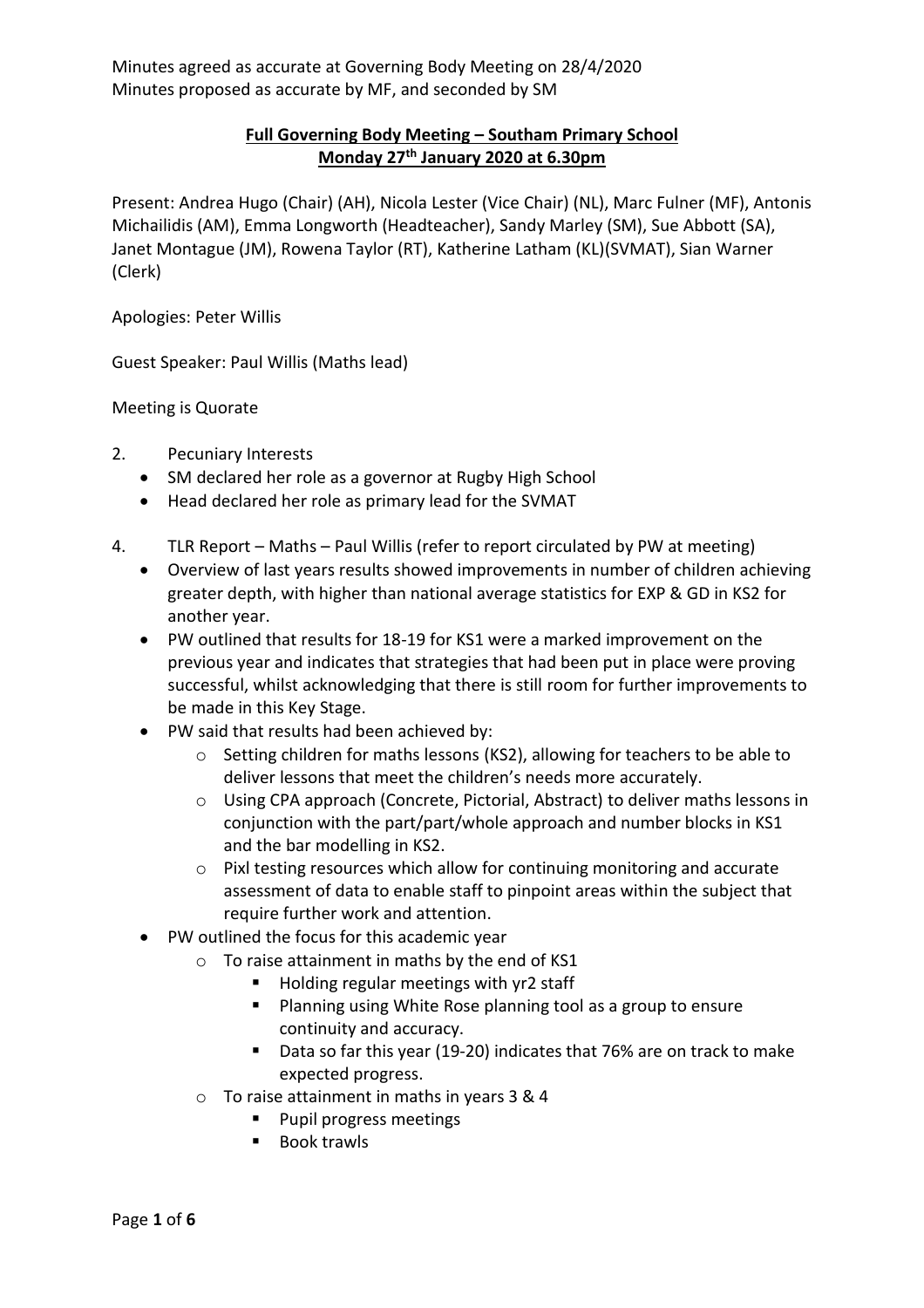- Raising attainment for vulnerable groups through bespoke and targeted interventions.
- Preparation underway for times tables tests
- o To raise the profile of maths throughout the curriculum
	- Displays around school
	- Planned into every term
	- Evidence in topic books
- *Governor asked what PW felt the children's thoughts on the new timetable tests were*. PW said that whilst they are currently preparing for the upcoming tests, they are still discussing as a school the administrative direction of the testing, ie: ipad versus using desktop for online test.
- *Governor asked how they thought other schools felt about the tests*. PW said that as far as he was aware other schools felt the same way, the predicament lies within the implementation.
- *Governor asked how they ensure that the children in the higher maths sets are stretched.* PW explained that planning is such that they are able to deliver maths lessons to the more able children, encouraging revisiting work, looking at different ways of arriving at the same answers so that those children in that cohort are stretched and challenged suitably.

Governors thanked PW for his overview and outstanding results for another year.

PW leaves meeting 7.15pm

- 3. Minutes from Previous Meeting
	- Chair went through actions from previous meeting
		- $\circ$  Training GDPR, Prevent & Safeguarding Quiz. Chair requested that governors that have not completed training should do so as soon as possible. **ACTION: Governors to ensure they complete training**.
	- Governors agreed that minutes from meeting on 21/11/19 were accurate. SA proposed minutes as accurate, JM seconded proposal. Minutes from meeting on the 21/11/19 declared as accurate.
- 5. School Development Plan (refer to document circulated by EL prior to meeting)
	- *Governor asked for clarification on the targets set and based on the fact that as the targets were annual ones, could they be updated to indicate whether the school was on track to achieve said targets*. Head advised governors that it is a working document that will be continually updated following pupil progress meetings this term.
	- Head advised that all subject leaders are meeting with or have already met with Derek Watts to discuss 'deep dives' into their particular subject areas. Feedback from staff to date on this exercise has been extremely positive.
	- Head said that part of the last inset day was used to finalise the curriculum which is and has been publicised on the school website for all to view.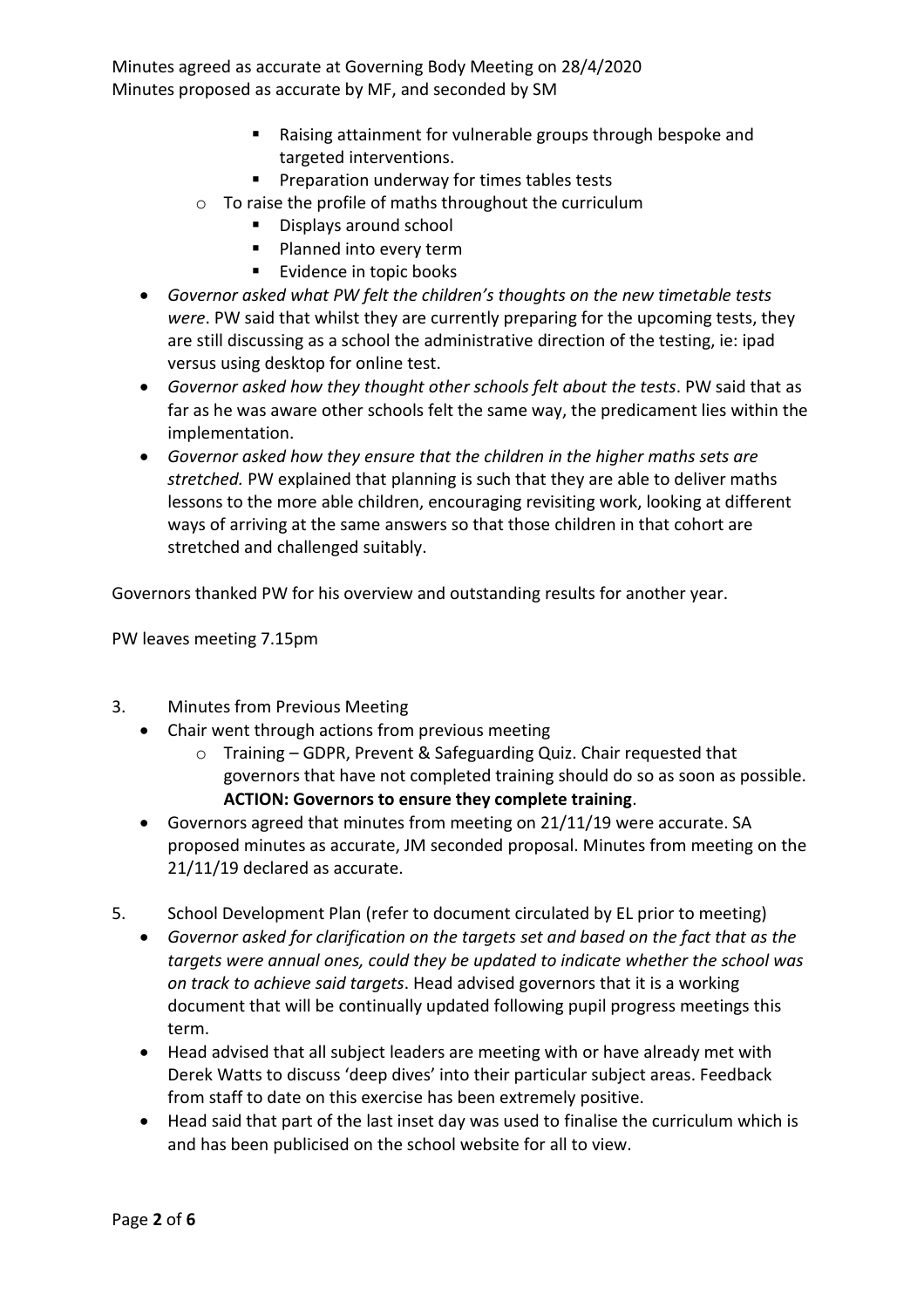- Head said that some subject leaders have been carrying out 'audits' to ensure quality and coverage.
- Head advised that they are continuing to work to reduce persistent absenteeism. Head said that the absence data is slightly higher than previously due to increase in pupil numbers and represents a very small number of children within the school population. 1 pupil attends flexible learning sessions outside school due to illness, WAS is working with 1 family to improve attendance. Head said that absence data has been communicated with each class teacher so they can discuss with head if there are extenuating circumstances relating to absenteeism that the school can assist with to improve.
- *Governor asked if the school authorised many holiday requests*. Head said that such requests are only authorised in exceptional circumstances, for instance, where parental work really restricts time available for holidays etc.
- 6. Budget (refer to November 19 report circulated prior to meeting by EL)
	- *Governor commented on predicted overspend of £9.5k.* Head advised that whilst this is recorded, measures are already in place to counterbalance any predicted over spend.
	- *Governor asked what the pupil numbers for Reception intake in September 2020 are currently looking like, and sough clarification on funding and whether it was retrospective.* Head confirmed funding was and advised that at present the school has 52 1<sup>st</sup> place requests, all of which can be accommodated due to having the 2 reception classes even though published PAN is 42.
	- *Governor asked if it was possible to request that the PAN is increased to reflect the actual position and number capacity of the school.* Head advised that this has been attempted multiple times in the past, with reasons given for not increasing PAN including that it would be detrimental to the other schools in the town. The current status is that over time if the school numbers remain as is or higher, with 2 form entry across the school envisaged once building expansion work has been completed, hopefully the argument for increasing the PAN will be overwhelmingly in favour of an increase.
	- Head advised that the current status of the  $1<sup>st</sup>$  phase of building work (pre-school) re-location is progressing: Arden Construction have been awarded the contract, planning permission has been granted for the actual building, however change of use of the land has not yet been given. The application for this change of use has been in progress since last June 19. Head also advised that the 2<sup>nd</sup> phase of section 106 money to pay for this work is being released in December 2020.
- 7. Derek Watts Visits
	- Head advised that Derek has recently visited the school on a couple of occasions to meet with subject leaders to analyse in greater depth 'deep dives' into their subject areas in light of OFSTED direction. Head said that staff felt sessions with Derek have been useful and productive.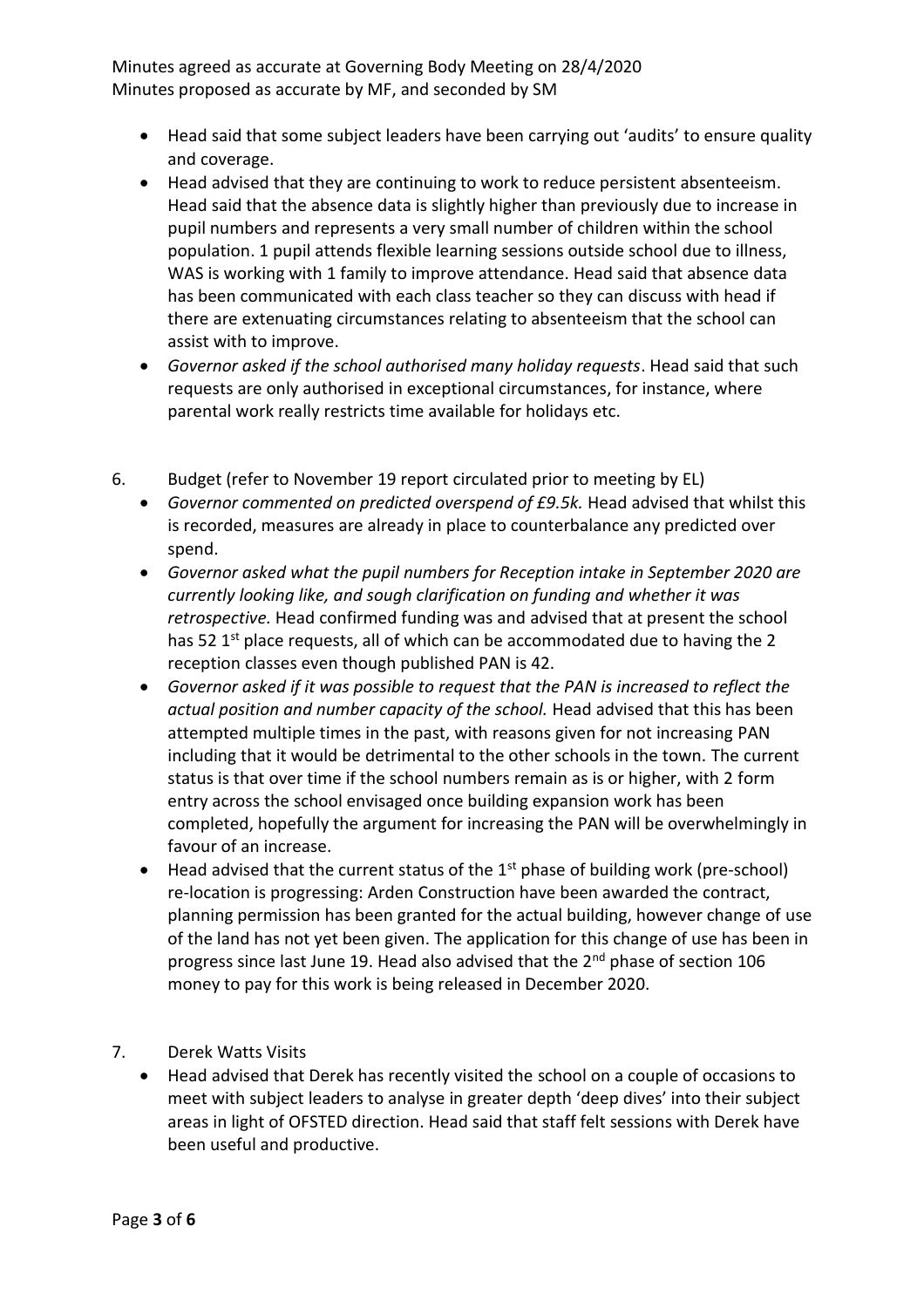- 8. Sunny Days
	- Chair advised that tender for running the club was put out with a closing date of 31/12/19. Chair advised only the 1 tender received. Chair advised that she consulted solicitor for legal advice and can confirm that they are able to accept the 1 tender.
	- Chair advised that the process for drawing up a licence agreement now between the sunny days after school club and the SVMAT would only take approximately 5 working days.
	- *Governor queried the length of time and suggested that they need to ensure that correct TUPE process is followed.*
	- Head said that herself, chair and JM need to meet to go over the business plan tendered in the first instance, with the B&ASC committee formally writing to staff members advising them of process for transfer. **ACTION: Chair, JM & head to meet to go over business plan tendered.**
	- *Governor asked for clarification as to who actually owns the school building*. Head confirmed that the LA/WCC do and that SVMAT are able to lease the premises for a period of 25years at a time.
	- Chair advised that current solicitor is able to provide far more accurate advice as to the steps to follow and feels that the legal advice received from WCC legal team has, at times, been worded incorrectly and so when trying to find a solicitor has been not be asking for the service we need from them. Which in turn has delayed the already lengthy process unnecessarily.
- 9. Link Governor Meetings
	- KL Update from last SVMAT Trustees meeting in December 19 (refer to summary emailed out prior to meeting)
		- ➢ Annual report & accounts has been signed off. KL suggested that she obtain a copy of the accounts for the LGB to view. **ACTION: KL to circulate last set of accounts to SPS LGB.**
		- $\triangleright$  KL advised that trustees feel, following the cancellation of last governor conference, twilight sessions would be more suitable for members to attend going forward.
		- $\triangleright$  Head advised that The Priors School is currently in consultation period with a view to potentially joining the SVMAT.
		- ➢ Letter from the MAT to be sent to Southam Primary in recognition of resultsletter not received
	- H&S Link Governor Report
		- $\triangleright$  MF met with Chair & Caretaker on 3/12/19 to carry out H&S walk. MF advised all processes & measures in place seem robust. Report has been written, a couple of inspection dates need to be added in prior to circulation. **ACTION: SW to add dates into H&S report.**
	- Safeguarding Link Governor Report (refer to report circulated prior to meeting)
		- $\triangleright$  SA met with Head on 15/10/19.
		- $\triangleright$  Nothing new to report, all measures in place and working well.
	- SEN Link Governor Report
		- ➢ JM met with SENCO last term. JM said that feedback was that last term was particularly challenging due to the high needs of some of the children.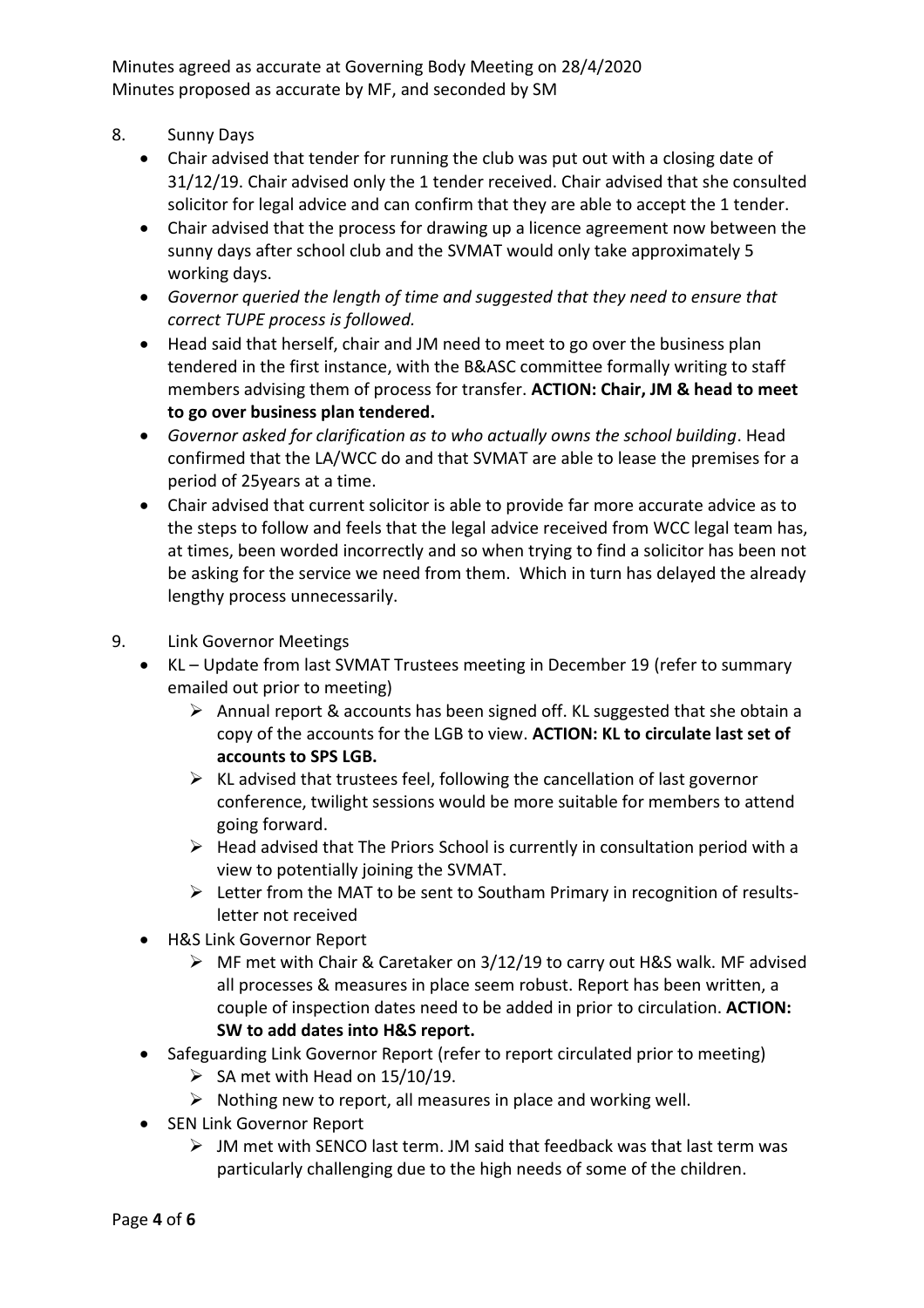- $\triangleright$  Head advised that SENCO has been given an extra half day release time to carry out SEN work, with SW (office) carrying out some administrative duties on her behalf. Head also advised that she has taken over 2 of the on-going EHCP applications to further alleviate the SENCO's time. Report and details to follow. **ACTION: JM to circulate SEN Link Governor report.**
- Curriculum Link Governor Report (refer to report circulated prior to meeting)
	- $\triangleright$  NL met with Deputy Head 11/12/19
	- $\triangleright$  Curriculum intent statement up on website
	- ➢ NL invited suggestions and direction for next meeting from members present.
- Maths Link Governor Report
	- ➢ No meeting arranged as yet. **ACTION: PW to arrange maths link governor meeting this term**.

## 10. AOB

- Head suggested that they utilise Derek Watts and arrange to meet with him to have a discussion on the type of questions they might expect and will be required to answer and have knowledge of during an OFSTED inspection. All governors present felt this was a good idea. Head put forward some suggested dates of: 4/2/20, 5/3/20 or 12/3/20 (pm only). **ACTION: all governors advise Head when they are free to attend to meet with Derek.**
- Head reminded governors present that they are required to complete and return their skills audit asap. **ACTION: Governors to ensure they complete and return skills audit.**
- Chair advised that she has been in contact with Amandeep and he has decided to resign from the governing body with immediate effect.
- Chair advised that following on from this resignation she will be inviting another potential governor **via SGOSS** to the next meeting as a guest in the first instance.

Meeting finished 8.40pm

| <b>ACTION</b>                         | <b>BY WHOM</b> | DATE COMPLETED               |
|---------------------------------------|----------------|------------------------------|
| <b>GDPR &amp; Prevent training to</b> | <b>ALL</b>     | <b>COMPLETED</b>             |
| be completed                          |                |                              |
| Evaluate sunny days                   | EL, JM & AH    | <b>COMPLETED</b>             |
| business plan tendered                |                |                              |
| Latest set of approved                | KL             | <b>ONGOING</b>               |
| accounts for SVMAT to be              |                |                              |
| circulated to LGB                     |                |                              |
| Dates added to H&S link               | <b>SW</b>      | <b>COMPLETED</b>             |
| governor report prior to              |                |                              |
| circulation                           |                |                              |
| SEN Link Governor Report              | JM             | <b>ONGOING</b>               |
| to be circulated                      |                |                              |
| Maths Link Governor Report            | PW             | AH CIRCULATED REPORT         |
| to be arranged                        |                | <b>FROM DEREK WATTS</b>      |
| Governors advise Head by              | <b>ALL</b>     | <b>COMPLETED - GOVERNORS</b> |
| email dates they could be             |                | <b>MET WITH DW</b>           |

## ACTIONS – JANUARY 2020